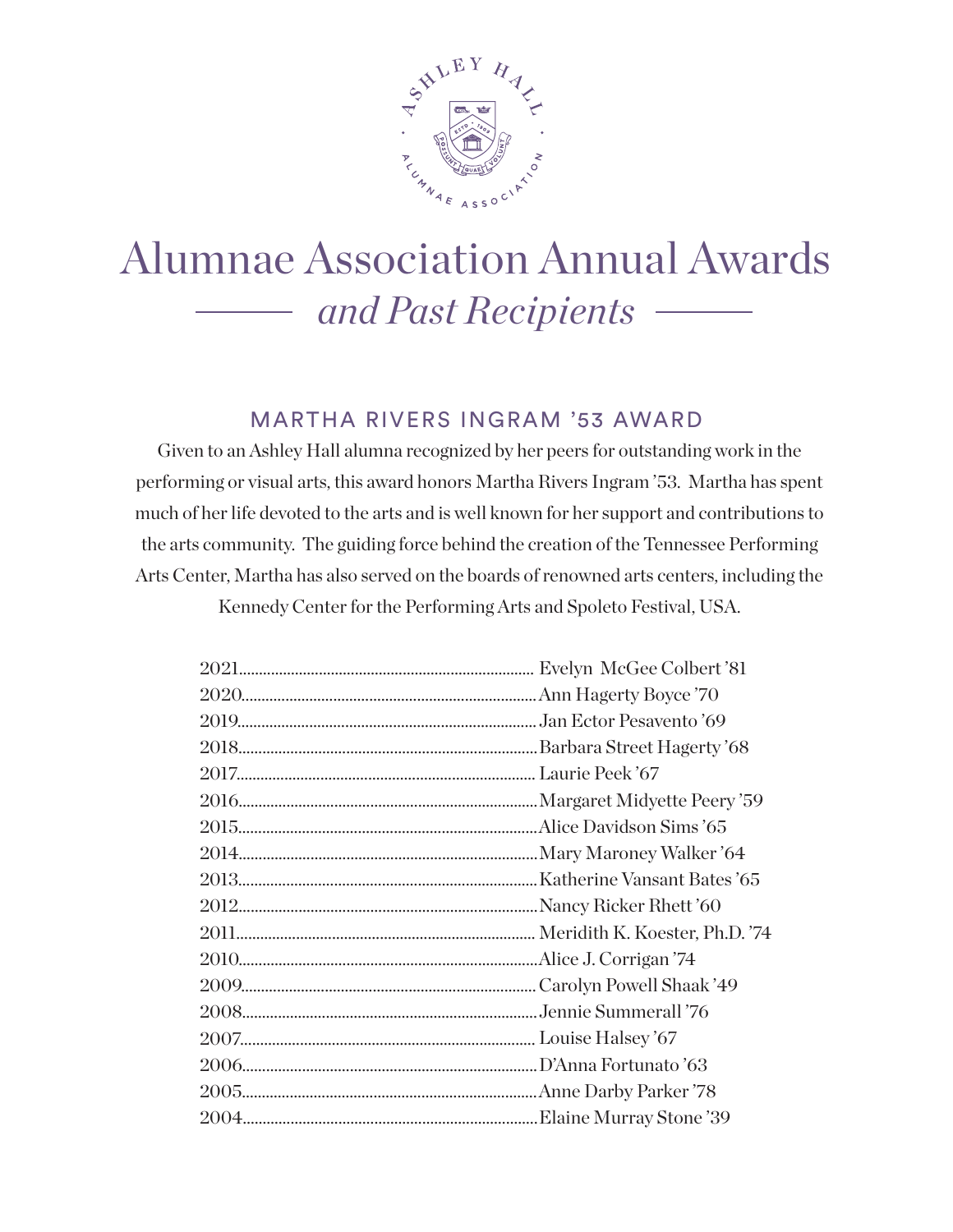#### FERN KARESH HURST '64 AWARD

Given to an Ashley Hall alumna who exhibits outstanding volunteer and community service, this award honors Fern Karesh Hurst '64. In addition to serving as an Ashley Hall trustee, Fern has served on the Goucher College Board of Trustees, the National Jewish Center for Leadership and Learning Board, and the University of Pennsylvania Board of Overseers for the Graduate School of Fine Art. She is a past president of the Jewish Women's Foundation of New York.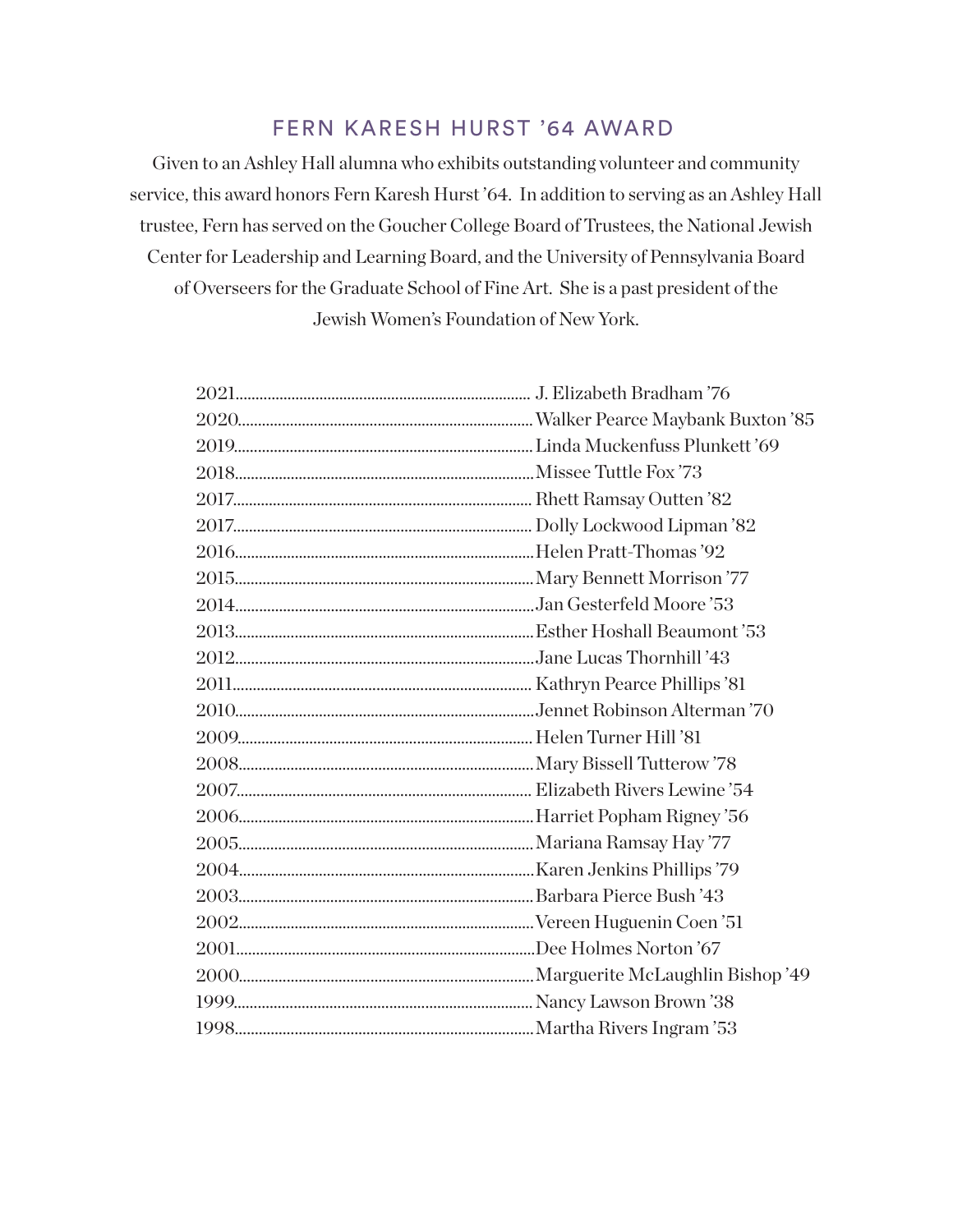## CRANDALL CLOSE BOWLES '65 AWARD

Given to an Ashley Hall alumna who exhibits outstanding achievement in her chosen profession, this award honors Crandall Close Bowles '65. Crandall served as the Chief Executive Officer for Springs Industries, once one of South Carolina's most important businesses and the second largest Fortune 500 company in the state, with annual sales of more than \$2 billion. Crandall's leadership skills propelled her from her initial position as a financial analyst at Springs Industries to CEO until

her retirement in 2007.